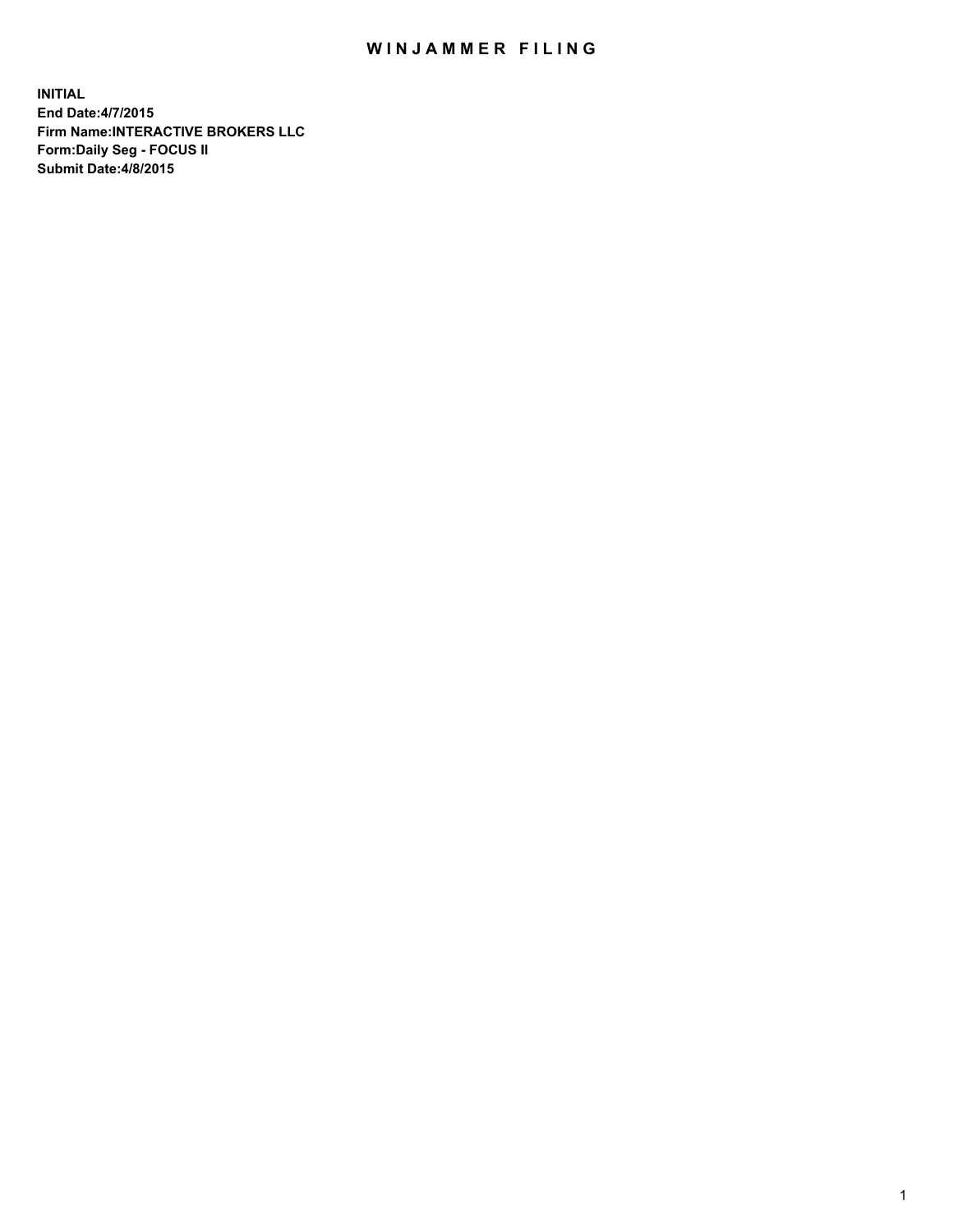## **INITIAL End Date:4/7/2015 Firm Name:INTERACTIVE BROKERS LLC Form:Daily Seg - FOCUS II Submit Date:4/8/2015 Daily Segregation - Cover Page**

| Name of Company                                                                   | <b>INTERACTIVE BROKERS LLC</b>                     |
|-----------------------------------------------------------------------------------|----------------------------------------------------|
| <b>Contact Name</b>                                                               | <b>Michael Ellman</b>                              |
| <b>Contact Phone Number</b>                                                       | 203-422-8926                                       |
| <b>Contact Email Address</b>                                                      | mellman@interactivebrokers.co                      |
|                                                                                   | $\underline{\mathbf{m}}$                           |
| FCM's Customer Segregated Funds Residual Interest Target (choose one):            |                                                    |
| a. Minimum dollar amount: ; or                                                    | $\overline{\mathbf{0}}$                            |
| b. Minimum percentage of customer segregated funds required:% ; or                | 0                                                  |
| c. Dollar amount range between: and; or                                           | 155,000,000 245,000,000                            |
| d. Percentage range of customer segregated funds required between:% and%.         | 00                                                 |
| FCM's Customer Secured Amount Funds Residual Interest Target (choose one):        |                                                    |
| a. Minimum dollar amount: ; or                                                    | $\overline{\mathbf{0}}$                            |
| b. Minimum percentage of customer secured funds required:% ; or                   | 0                                                  |
| c. Dollar amount range between: and; or                                           | 80,000,000 120,000,000                             |
| d. Percentage range of customer secured funds required between:% and%.            | 00                                                 |
| FCM's Cleared Swaps Customer Collateral Residual Interest Target (choose one):    |                                                    |
| a. Minimum dollar amount: ; or                                                    |                                                    |
| b. Minimum percentage of cleared swaps customer collateral required:% ; or        | $\overline{\mathbf{0}}$<br>$\overline{\mathbf{0}}$ |
| c. Dollar amount range between: and; or                                           | 0 <sub>0</sub>                                     |
| d. Percentage range of cleared swaps customer collateral required between:% and%. | 0 <sub>0</sub>                                     |
|                                                                                   |                                                    |
| Current ANC:on                                                                    | 2,470,132,397 07-APR-2015                          |
| <b>Broker Dealer Minimum</b>                                                      | 272,638,783                                        |
| Debit/Deficit - CustomersCurrent AmountGross Amount                               |                                                    |
| Domestic Debit/Deficit                                                            | 2,776,487                                          |
| Foreign Debit/Deficit                                                             | 6,229,1920                                         |
| Debit/Deficit - Non CustomersCurrent AmountGross Amount                           |                                                    |
| Domestic Debit/Deficit                                                            | 0 <sub>0</sub>                                     |
| Foreign Debit/Deficit                                                             | 0 <sub>0</sub>                                     |
| Proprietary Profit/Loss                                                           |                                                    |
| Domestic Profit/Loss                                                              | $\overline{\mathbf{0}}$                            |
| Foreign Profit/Loss                                                               | $\underline{\mathbf{0}}$                           |
| Proprietary Open Trade Equity                                                     |                                                    |
| Domestic OTE                                                                      | <u>0</u>                                           |
| Foreign OTE                                                                       | <u>0</u>                                           |
| <b>SPAN</b>                                                                       |                                                    |
| <b>Customer SPAN Calculation</b>                                                  | 1,260,650,477                                      |
| Non-Customer SPAN Calcualation                                                    | 20,603,787                                         |
| <b>Proprietary Capital Charges</b>                                                | <u>0</u>                                           |
| Minimum Dollar Amount Requirement                                                 | 20,000,000 [7465]                                  |
| Other NFA Dollar Amount Requirement                                               | 22,317,493 [7475]                                  |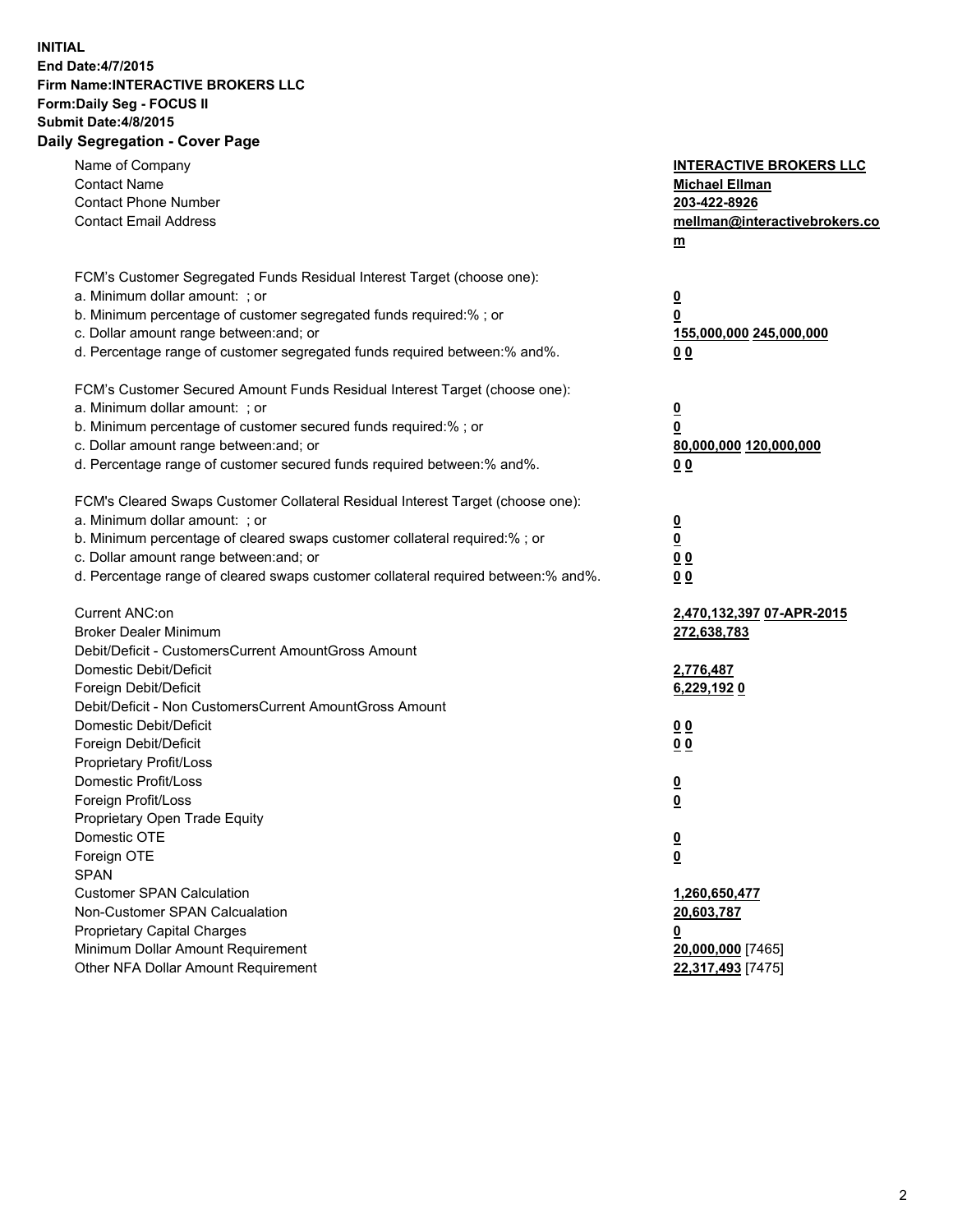## **INITIAL End Date:4/7/2015 Firm Name:INTERACTIVE BROKERS LLC Form:Daily Seg - FOCUS II Submit Date:4/8/2015 Daily Segregation - Secured Amounts**

|     | $-$ 0.000 $-$ 0.000 $-$ 0.000 $-$ 0.000 $-$ 0.000 $-$ 0.000 $-$ 0.000 $-$ 0.000 $-$ 0.000 $-$ 0.000 $-$ 0.000 $-$ 0.000 $-$ 0.000 $-$ 0.000 $-$ 0.000 $-$ 0.000 $-$ 0.000 $-$ 0.000 $-$ 0.000 $-$ 0.000 $-$ 0.000 $-$ 0.000 |                                                |
|-----|-----------------------------------------------------------------------------------------------------------------------------------------------------------------------------------------------------------------------------|------------------------------------------------|
|     | Foreign Futures and Foreign Options Secured Amounts                                                                                                                                                                         |                                                |
|     | Amount required to be set aside pursuant to law, rule or regulation of a foreign                                                                                                                                            | $0$ [7305]                                     |
|     | government or a rule of a self-regulatory organization authorized thereunder                                                                                                                                                |                                                |
| 1.  | Net ledger balance - Foreign Futures and Foreign Option Trading - All Customers                                                                                                                                             |                                                |
|     | A. Cash                                                                                                                                                                                                                     | 419,290,592 [7315]                             |
|     | B. Securities (at market)                                                                                                                                                                                                   | $0$ [7317]                                     |
| 2.  | Net unrealized profit (loss) in open futures contracts traded on a foreign board of trade                                                                                                                                   | 52,944,779 [7325]                              |
| 3.  | Exchange traded options                                                                                                                                                                                                     |                                                |
|     | a. Market value of open option contracts purchased on a foreign board of trade                                                                                                                                              | 219,237 [7335]                                 |
|     | b. Market value of open contracts granted (sold) on a foreign board of trade                                                                                                                                                | -57,987 [7337]                                 |
| 4.  | Net equity (deficit) (add lines 1.2. and 3.)                                                                                                                                                                                | 472,396,621 [7345]                             |
| 5.  | Account liquidating to a deficit and account with a debit balances - gross amount                                                                                                                                           | 6,229,192 [7351]                               |
|     | Less: amount offset by customer owned securities                                                                                                                                                                            | 0 [7352] 6,229,192 [7354]                      |
| 6.  | Amount required to be set aside as the secured amount - Net Liquidating Equity                                                                                                                                              | 478,625,813 [7355]                             |
|     | Method (add lines 4 and 5)                                                                                                                                                                                                  |                                                |
| 7.  | Greater of amount required to be set aside pursuant to foreign jurisdiction (above) or line                                                                                                                                 | 478,625,813 [7360]                             |
|     | 6.                                                                                                                                                                                                                          |                                                |
|     | FUNDS DEPOSITED IN SEPARATE REGULATION 30.7 ACCOUNTS                                                                                                                                                                        |                                                |
| 1.  | Cash in banks                                                                                                                                                                                                               |                                                |
|     | A. Banks located in the United States                                                                                                                                                                                       | 33,362,988 [7500]                              |
|     | B. Other banks qualified under Regulation 30.7                                                                                                                                                                              | 0 [7520] 33,362,988 [7530]                     |
| 2.  | Securities                                                                                                                                                                                                                  |                                                |
|     | A. In safekeeping with banks located in the United States                                                                                                                                                                   | 363,788,104 [7540]                             |
|     | B. In safekeeping with other banks qualified under Regulation 30.7                                                                                                                                                          | 0 [7560] 363,788,104 [7570]                    |
| 3.  | Equities with registered futures commission merchants                                                                                                                                                                       |                                                |
|     | A. Cash                                                                                                                                                                                                                     | $0$ [7580]                                     |
|     | <b>B.</b> Securities                                                                                                                                                                                                        | $0$ [7590]                                     |
|     | C. Unrealized gain (loss) on open futures contracts                                                                                                                                                                         | $0$ [7600]                                     |
|     | D. Value of long option contracts                                                                                                                                                                                           | $0$ [7610]                                     |
|     | E. Value of short option contracts                                                                                                                                                                                          | 0 [7615] 0 [7620]                              |
| 4.  | Amounts held by clearing organizations of foreign boards of trade                                                                                                                                                           |                                                |
|     | A. Cash                                                                                                                                                                                                                     | $0$ [7640]                                     |
|     | <b>B.</b> Securities                                                                                                                                                                                                        | $0$ [7650]                                     |
|     | C. Amount due to (from) clearing organization - daily variation                                                                                                                                                             | $0$ [7660]                                     |
|     | D. Value of long option contracts                                                                                                                                                                                           | $0$ [7670]                                     |
|     | E. Value of short option contracts                                                                                                                                                                                          | 0 [7675] 0 [7680]                              |
| 5.  | Amounts held by members of foreign boards of trade                                                                                                                                                                          |                                                |
|     | A. Cash                                                                                                                                                                                                                     | 164,964,203 [7700]                             |
|     | <b>B.</b> Securities                                                                                                                                                                                                        | $0$ [7710]                                     |
|     | C. Unrealized gain (loss) on open futures contracts                                                                                                                                                                         | 37,657,355 [7720]                              |
|     | D. Value of long option contracts                                                                                                                                                                                           | 219,250 [7730]                                 |
|     | E. Value of short option contracts                                                                                                                                                                                          | <mark>-57,989</mark> [7735] 202,782,819 [7740] |
| 6.  | Amounts with other depositories designated by a foreign board of trade                                                                                                                                                      | $0$ [7760]                                     |
| 7.  | Segregated funds on hand                                                                                                                                                                                                    | $0$ [7765]                                     |
| 8.  | Total funds in separate section 30.7 accounts                                                                                                                                                                               | 599,933,911 [7770]                             |
| 9.  | Excess (deficiency) Set Aside for Secured Amount (subtract line 7 Secured Statement                                                                                                                                         | 121,308,098 [7380]                             |
| 10. | Page 1 from Line 8)                                                                                                                                                                                                         |                                                |
| 11. | Management Target Amount for Excess funds in separate section 30.7 accounts                                                                                                                                                 | 80,000,000 [7780]                              |
|     | Excess (deficiency) funds in separate 30.7 accounts over (under) Management Target                                                                                                                                          | 41,308,098 [7785]                              |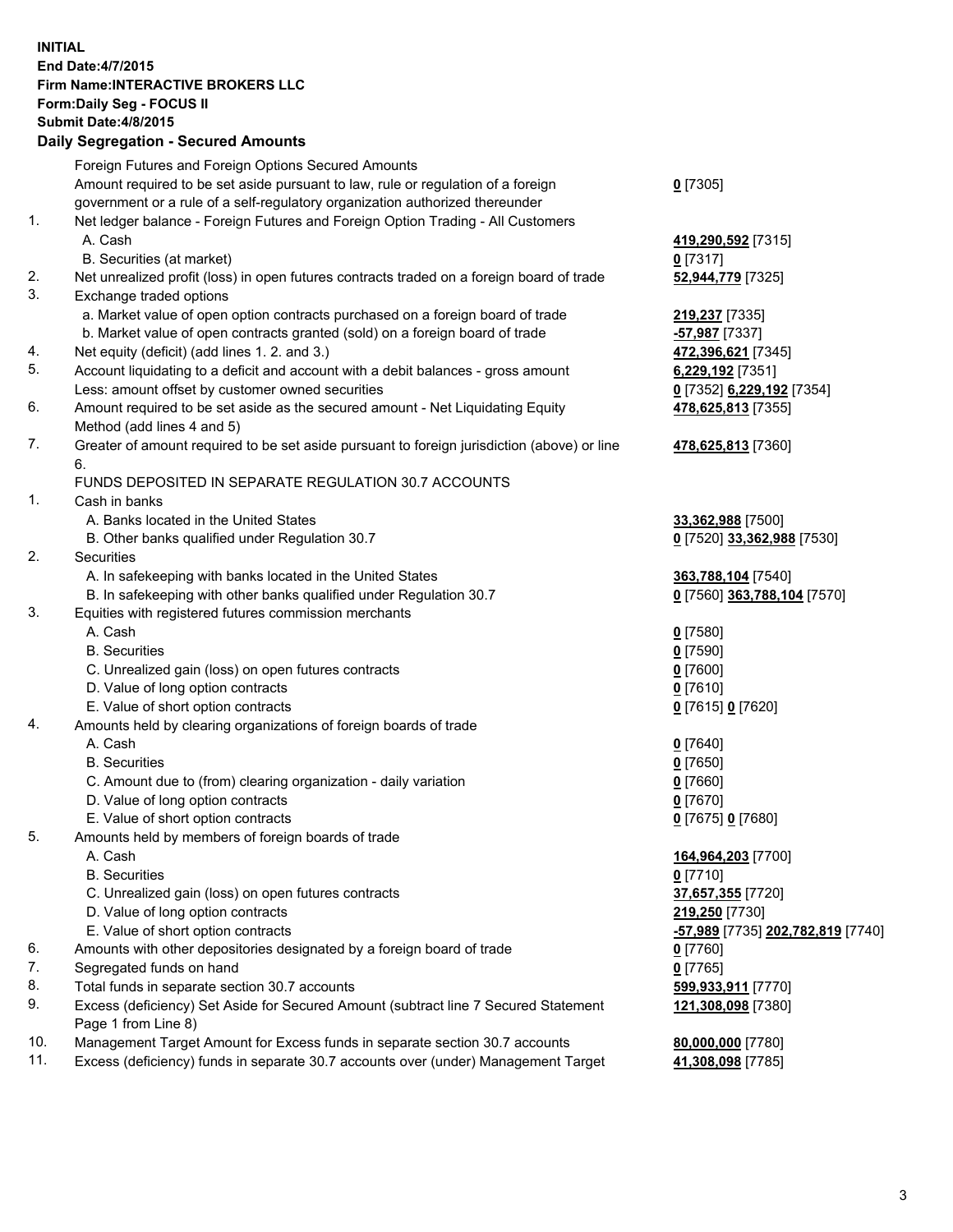**INITIAL End Date:4/7/2015 Firm Name:INTERACTIVE BROKERS LLC Form:Daily Seg - FOCUS II Submit Date:4/8/2015 Daily Segregation - Segregation Statement** SEGREGATION REQUIREMENTS(Section 4d(2) of the CEAct) 1. Net ledger balance A. Cash **2,506,592,447** [7010] B. Securities (at market) **0** [7020] 2. Net unrealized profit (loss) in open futures contracts traded on a contract market **-18,334,013** [7030] 3. Exchange traded options A. Add market value of open option contracts purchased on a contract market **110,104,714** [7032] B. Deduct market value of open option contracts granted (sold) on a contract market **-180,770,423** [7033] 4. Net equity (deficit) (add lines 1, 2 and 3) **2,417,592,725** [7040] 5. Accounts liquidating to a deficit and accounts with debit balances - gross amount **2,776,487** [7045] Less: amount offset by customer securities **0** [7047] **2,776,487** [7050] 6. Amount required to be segregated (add lines 4 and 5) **2,420,369,212** [7060] FUNDS IN SEGREGATED ACCOUNTS 7. Deposited in segregated funds bank accounts A. Cash **280,832,995** [7070] B. Securities representing investments of customers' funds (at market) **1,447,720,095** [7080] C. Securities held for particular customers or option customers in lieu of cash (at market) **0** [7090] 8. Margins on deposit with derivatives clearing organizations of contract markets A. Cash **14,086,042** [7100] B. Securities representing investments of customers' funds (at market) **109,273,168** [7110] C. Securities held for particular customers or option customers in lieu of cash (at market) **0** [7120] 9. Net settlement from (to) derivatives clearing organizations of contract markets **1,952,300** [7130] 10. Exchange traded options A. Value of open long option contracts **3,056,743** [7132] B. Value of open short option contracts **-8,007,913** [7133] 11. Net equities with other FCMs A. Net liquidating equity **-36,960,093** [7140] B. Securities representing investments of customers' funds (at market) **828,638,670** [7160] C. Securities held for particular customers or option customers in lieu of cash (at market) **0** [7170] 12. Segregated funds on hand **0** [7150] 13. Total amount in segregation (add lines 7 through 12) **2,640,592,007** [7180] 14. Excess (deficiency) funds in segregation (subtract line 6 from line 13) **220,222,795** [7190] 15. Management Target Amount for Excess funds in segregation **155,000,000** [7194]

16. Excess (deficiency) funds in segregation over (under) Management Target Amount Excess

**65,222,795** [7198]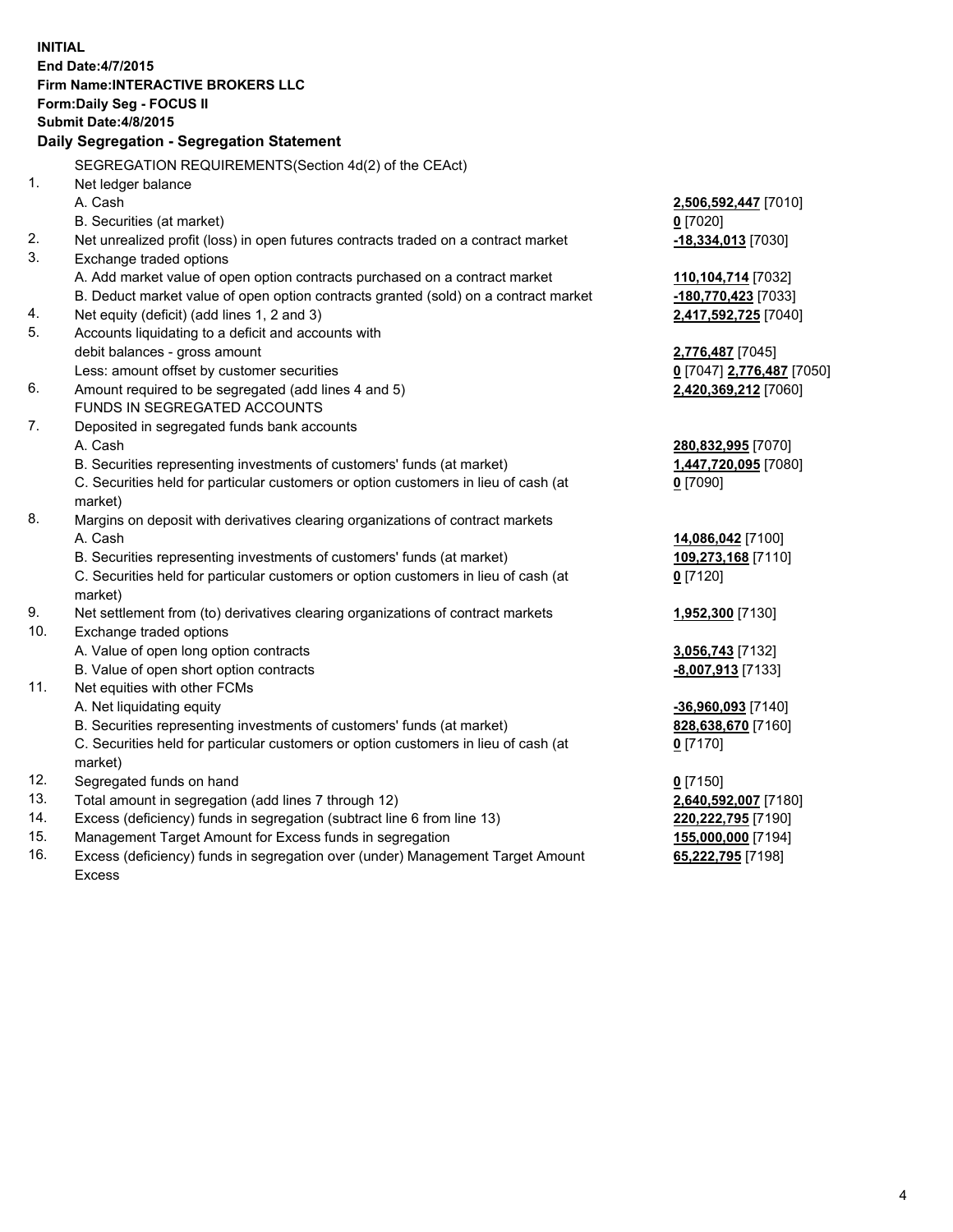## **INITIAL End Date:4/7/2015 Firm Name:INTERACTIVE BROKERS LLC Form:Daily Seg - FOCUS II Submit Date:4/8/2015 Daily Segregation - Supplemental**

| $\blacksquare$ | Total gross margin deficiencies - Segregated Funds Origin                                                                        | 194,386 [9100] |
|----------------|----------------------------------------------------------------------------------------------------------------------------------|----------------|
| $\sim$         | Total gross margin deficiencies - Secured Funds Origin                                                                           | 33,800 [9101]  |
| $\blacksquare$ | Total gross margin deficiencies - Cleared Swaps Customer Collateral Funds Origin                                                 | 0 [9102]       |
| $\blacksquare$ | Total gross margin deficiencies - Noncustomer and Proprietary Accounts Origin                                                    | $0$ [9103]     |
| $\blacksquare$ | Total number of accounts contributing to total gross margin deficiencies - Segregated<br>Funds Origin                            | 8 [9104]       |
| $\blacksquare$ | Total number of accounts contributing to total gross margin deficiencies - Secured<br>Funds Origin                               | 2 [9105]       |
| $\blacksquare$ | Total number of accounts contributing to the total gross margin deficiencies - Cleared<br>Swaps Customer Collateral Funds Origin | $0$ [9106]     |
| $\blacksquare$ | Total number of accounts contributing to the total gross margin deficiencies -<br>Noncustomer and Proprietary Accounts Origin    | $0$ [9107]     |
| Ξ.             | Upload a copy of the firm's daily margin report the FCM uses to issue margin calls<br>which corresponds with the reporting date. |                |

04.07.2015 Commodity Margin Deficiency Report.xls